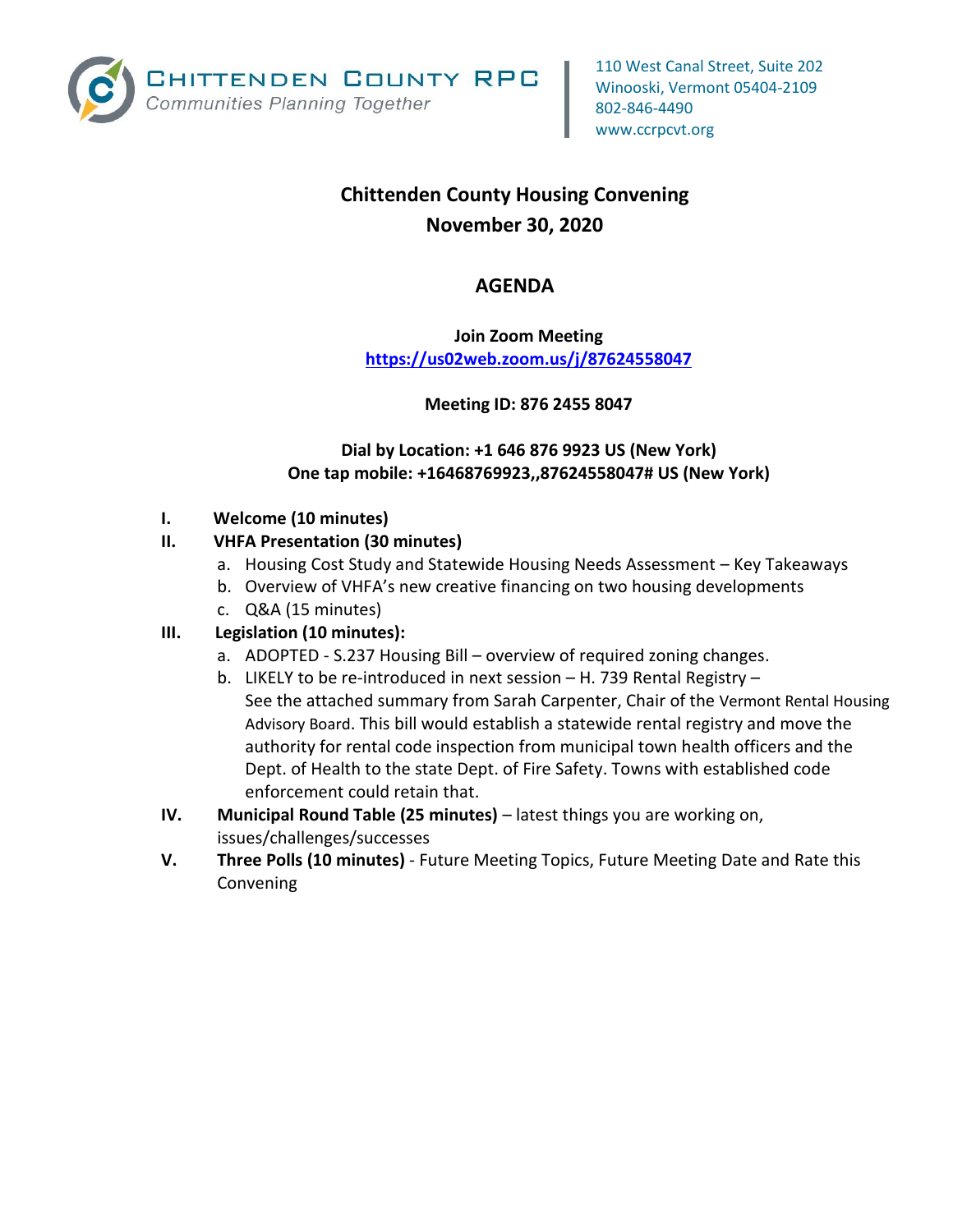# **Rental Housing Health & Safety Bill ( H.739)**

For background, in 2018, after many years of concern about the State's system of rental housing code enforcement, the Legislature passed Act 188, a bill to improve rental housing safety. The bill created a study committee, the Rental Housing Advisory Board (RHAB), to review how the rental safety programs of municipalities carried out primarily by volunteer town health officers (THO) could be professionalized. The work of RHAB can be found on the ACCD website [https://accd.vermont.gov/housing/partners/Act188.](https://accd.vermont.gov/housing/partners/Act188)

In 2019 the legislature passed Act 48. In it were a number of provisions that assist in making the work of enforcing the Rental Housing Health Code (RHHC) somewhat easier for municipalities. But, the fundamental flaw in the system still remained. That is that most small towns and cities are ill equipped to enforce the State's Rental Housing Health Code (RHHC). One of the main requests of Act 48 was that the Department of Health (DOH) and the Department of Fire Safety (DFS) in collaboration with the RHAB, complete a needs assessment and develop recommendations for the design and implementation of a comprehensive system for the professional enforcement of State rental housing health and safety laws.

In reviewing these and many options it was very clear that it made the most sense for Dept. of Fire Safety (DFS) to take the lead in enforcing the RHHC rather than the Dept. of Health. DFS has the systems in place for residential inspections. However, for them to take on the RHHC they will need more inspectors and overhead support. Because Vermont has no county government, any sort of regional approach seemed unrealistic and would require setting up a new program redundant of DFS. Health Dept. inspectors focus on commercial enterprises and are not spread around geographically, and have little expertise in residential buildings.

The RHAB had broad input that the RHHC inspection and enforcement should be a state responsibility, not a municipal one; but it has been extremely difficult to get over the hurdle that this must be a service of government that is paid for in some fashion. Like what is being done now in many towns (and states), RHAB believes that this activity can be funded by charging a modest fee to property owners. Landlord representatives seem to understand the issue and are looking for consistent service and support, and also better tools to deal with tenants who violate the health codes. In towns where fees are already being charged, we have seen no real effect on the rental housing market.

At the beginning of the 2020 session H. 739 was introduced, bringing high hopes that this would be the year to pass a bill creating a statewide professional system for rental housing code enforcement to protect Vermont tenants and landlords through the Dept of Fire Safety.